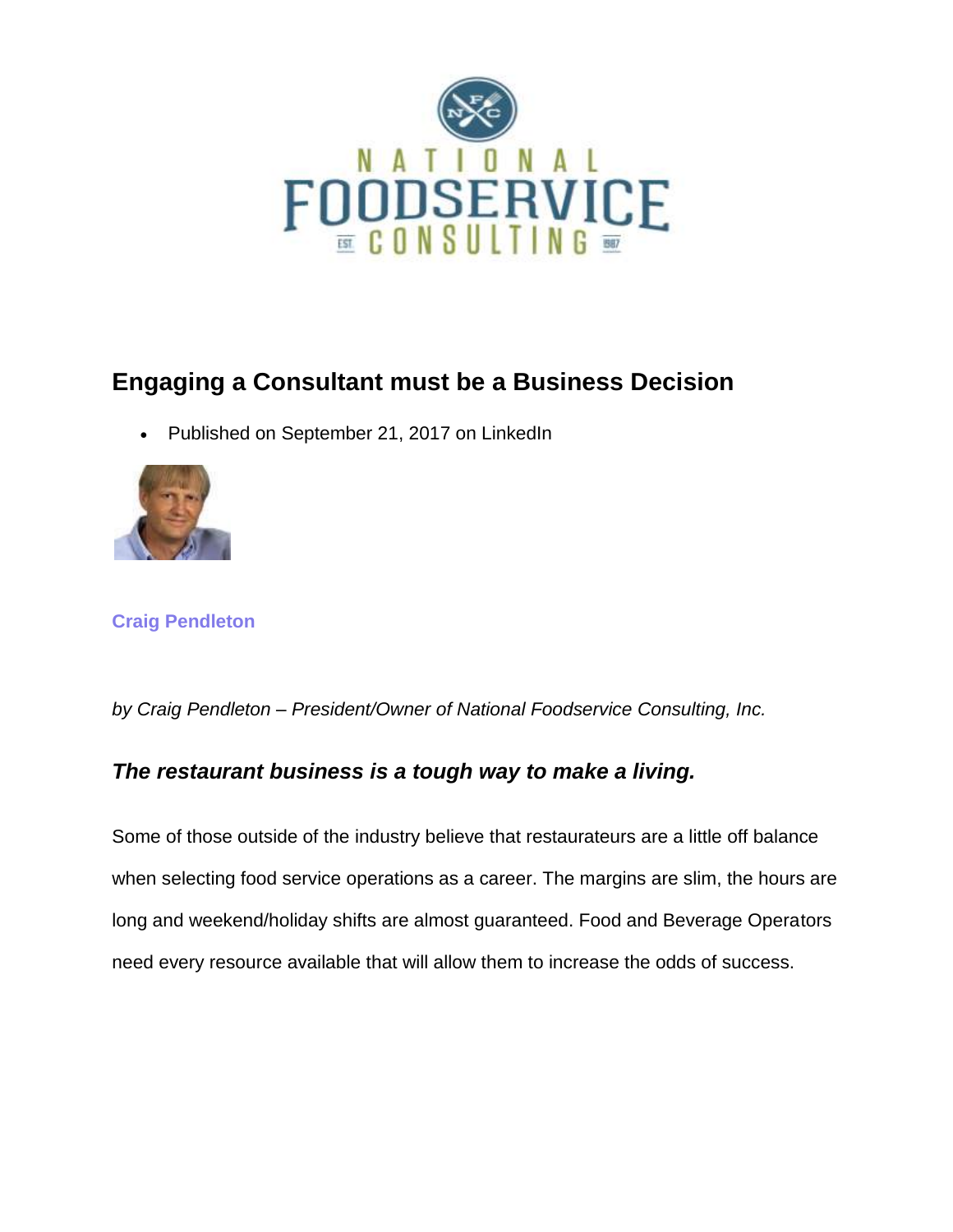#### **Specialized outside services**

Restaurateurs utilize plumbers, electricians, IT/network specialists and other outside services such as equipment repairmen to perform specialized project work in their businesses on a regular basis. Why not use a restaurant operations consultant?

There is no "return on investment" for a restaurant operator to attend a trade school, in addition to running a restaurant, in order to acquire the skills to save money by trying to perform the services of a specialist themselves. Call in an expert, get it done, and move on. This makes strong business sense. Why are restaurant owners so hesitant to use a Food and Beverage business specialist to find hidden opportunities and provide a tuneup and repair of areas within their business?

Often it is not just a lack of understanding of the most recent new innovations but also the operator's "daily proximity" to the business that can create a level of "store blindness" for operators. Even more critical is simply a matter of the manager's available time. Operators tend to do what they did yesterday when they truly believe that current practices are the best way to operate their business. The physical act of running the business every day must take priority over all other areas.

#### **Return on Investment - ROI**

#### Profit = Revenues (sales) less (minus) Costs

If profit improvements exceed the costs of a specialist consultant's services then the restaurant ends up money ahead. Your restaurant relies on the owner/manager making strong "business decisions" to increase profits.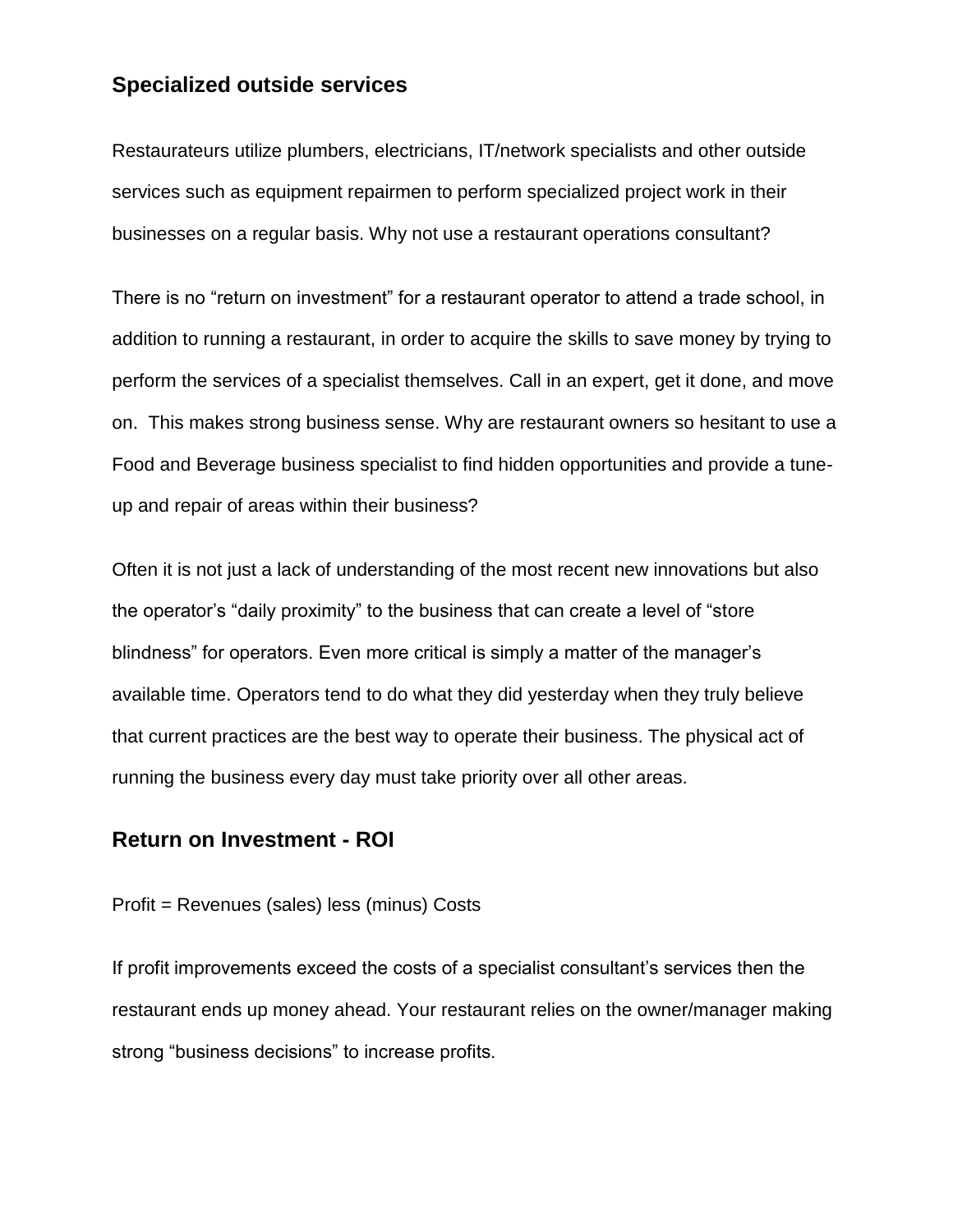*"If the costs of retaining an expert are exceeded by the return on investment in the form of increased profits, both short-term and long-term it is an easy business decision to make to bring in an expert to increase your profits."*

#### **Why the hesitancy?**

*Here are some of the reasons that operators and owners are hesitant to use an operational consultant*

**Bad past experiences with consultants** – all consultants are not equal, each consultant operates in a different fashion and some are not a good fit for your business. Many owners and managers have stories about a swarm of suits converging on their restaurant, interfering in the daily business, acting superior and ultimately delivering a scathing report that ended with no appreciable improvements to the business.

**Hired the wrong one** – not every consultant fits every client's need. Checking references and speaking with a consultant's past clients is critical. Certain business segments such as tribal casino food service operations require a different consulting skill set than chain and independent operations.

**Not really a consultant** – many claim to be consultants, often they have years of industry experience but little experience as a consultant. Some "consultants" are actually hiring out their services while looking for their next permanent position

**Impact on business or staff** – any disruption of daily business can be challenging. Some consultants are better at gently inserting themselves into the workplace to observe and research while other consultants are not as adept. Some consultants may even make the staff nervous enough that they feel they will lose their jobs.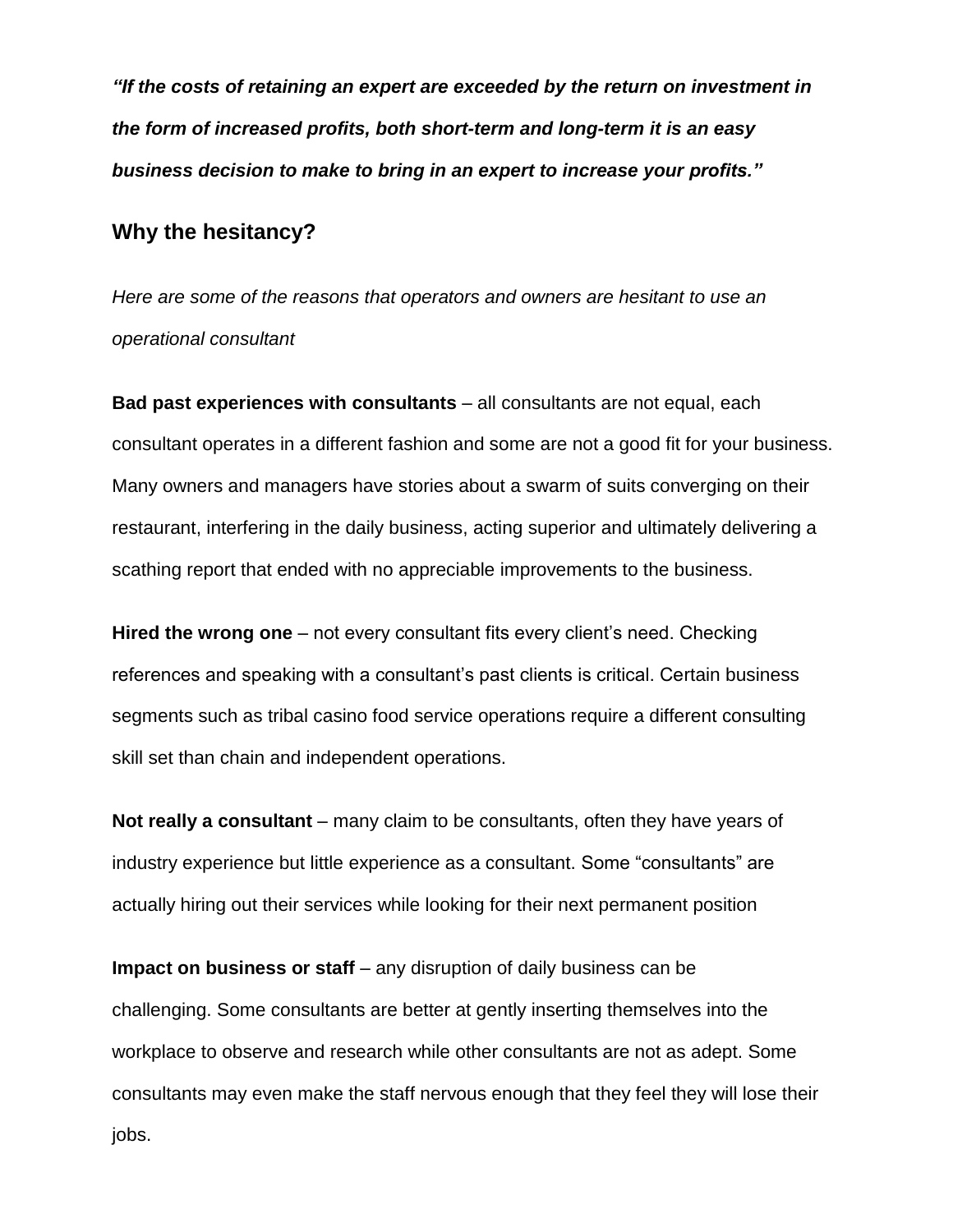**Staff and Operators are uncomfortable with change –** Continuous change is a requirement for successful operators. No business can stand still and expect to continue to grow sales and profits. If senior supervision and ownership are resistance to change this can become a declining situation for a business. Customers are frequently looking for the next new exciting thing. *Change is rarely comfortable, change is different.* Once a business gets in the practice of expecting and practicing ongoing change the culture of improvement can move forward.

**Price** – the initial cost may seem high until reviewing what the return on investment could be. Remember that just as the rate that a tradesman charges you for services may be substantially higher than the rate of salary of your staff you are not paying employment benefit costs such as: vacation pay, training, FICA (half paid by the employer), workman's comp, insurance, uniforms, staff meals, office space, clerical staff etc. This benefit cost is typically is about 40% of the base wage rate that you pay your staff.

## *The goal of engaging a consultant is to utilize their specialized services for a short period of time, not retain them as a staff member.*

Remember the rates for consulting are higher than your business staff salaries but you are not hiring a full time employee. You are hiring a targeted specialist to enter the business, diagnose and often assist, coach, train to achieve solutions and then leave or at least not remain as a full time staff member. Some improved areas will result in immediate savings of costs or increased revenues. Other areas are developmental and will take time to produce the financial results. Often these items are in the areas of staff development and skills/service/culture/development training.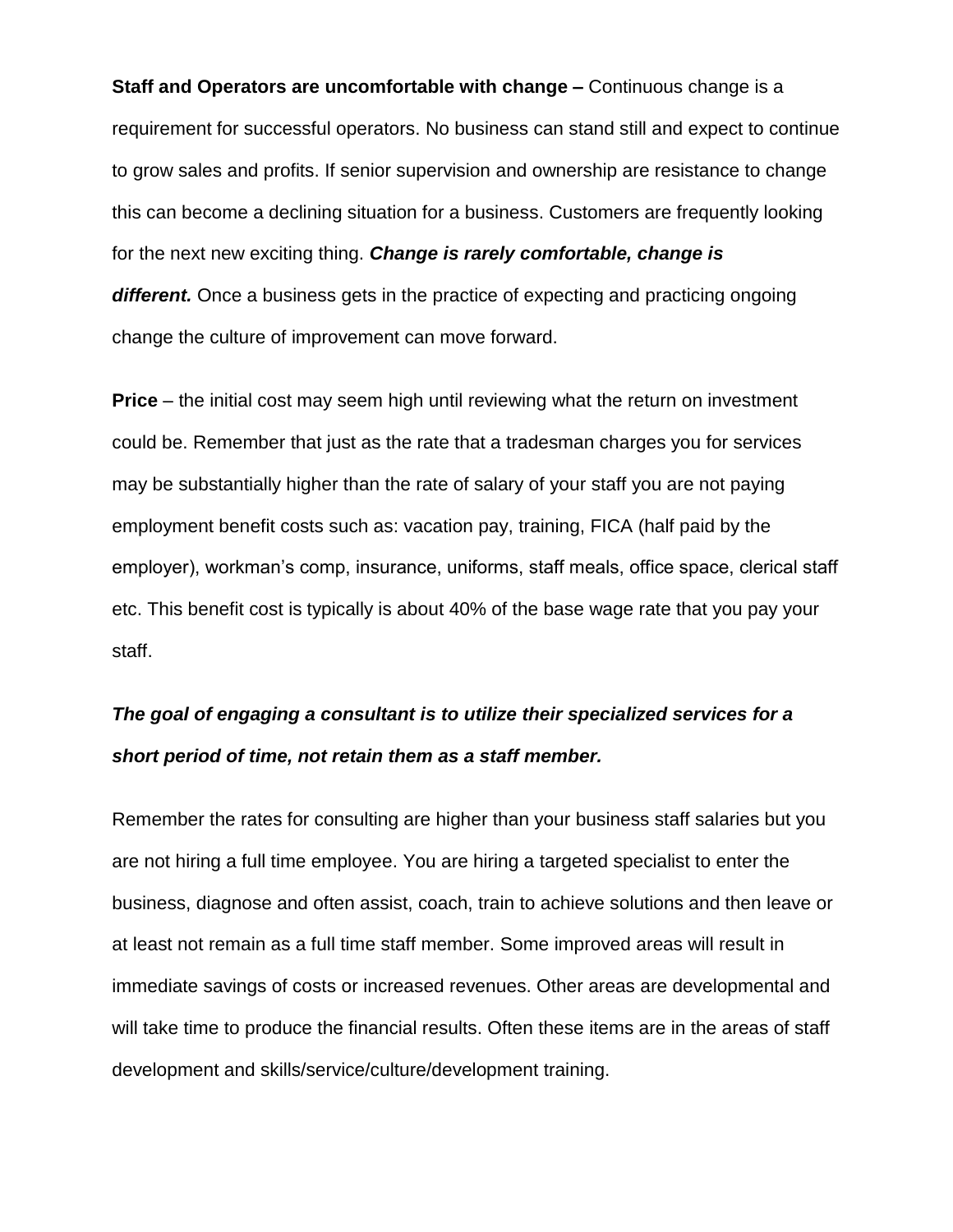**"There should be someone on staff doing this stuff" –** a common statement from large corporations with multiple levels of support. Whatever services are suggested these are already the responsibility of a staff/support member. Ultimately if things are not being done the person responsible may be the wrong person assigned to the task or they need assistance and training in new more effective processes. This is a positive benefit for the company not a negative problem. Most new ideas come from observations from those outside of the business.

**Everyone knows everything already** – this is a dangerous assumption to make. The business is always changing. No one knows it all. Additional perspective creates positive opportunities. *(more eyes + more heads = a good thing)*

**Only you understand your business –** Another incorrect assumption. The basics of the industry are standard. The specifics are related to location and staff. These conditions are always in flux however this does not mean that an industry professional cannot understand your business and add value. The proof of concept of your current systems is to explain and demonstrate them to an outside industry professional.

**They made you look bad** – Certainly the goal is to discover opportunities within the business. During the process of assessment there will always be areas discovered that can be improved upon. The goal of the consultant should be to help the client's business not tear it down. Once there is a decision to make adjustments and move forward, hesitancy to commit and change is what actually makes some supervisors look bad.

**Clients don't understand how much guidance is needed and how much it can help –** Benefits can only occur within the business through acts of faith, listening, understanding, constantly seeking improvements and consistent change.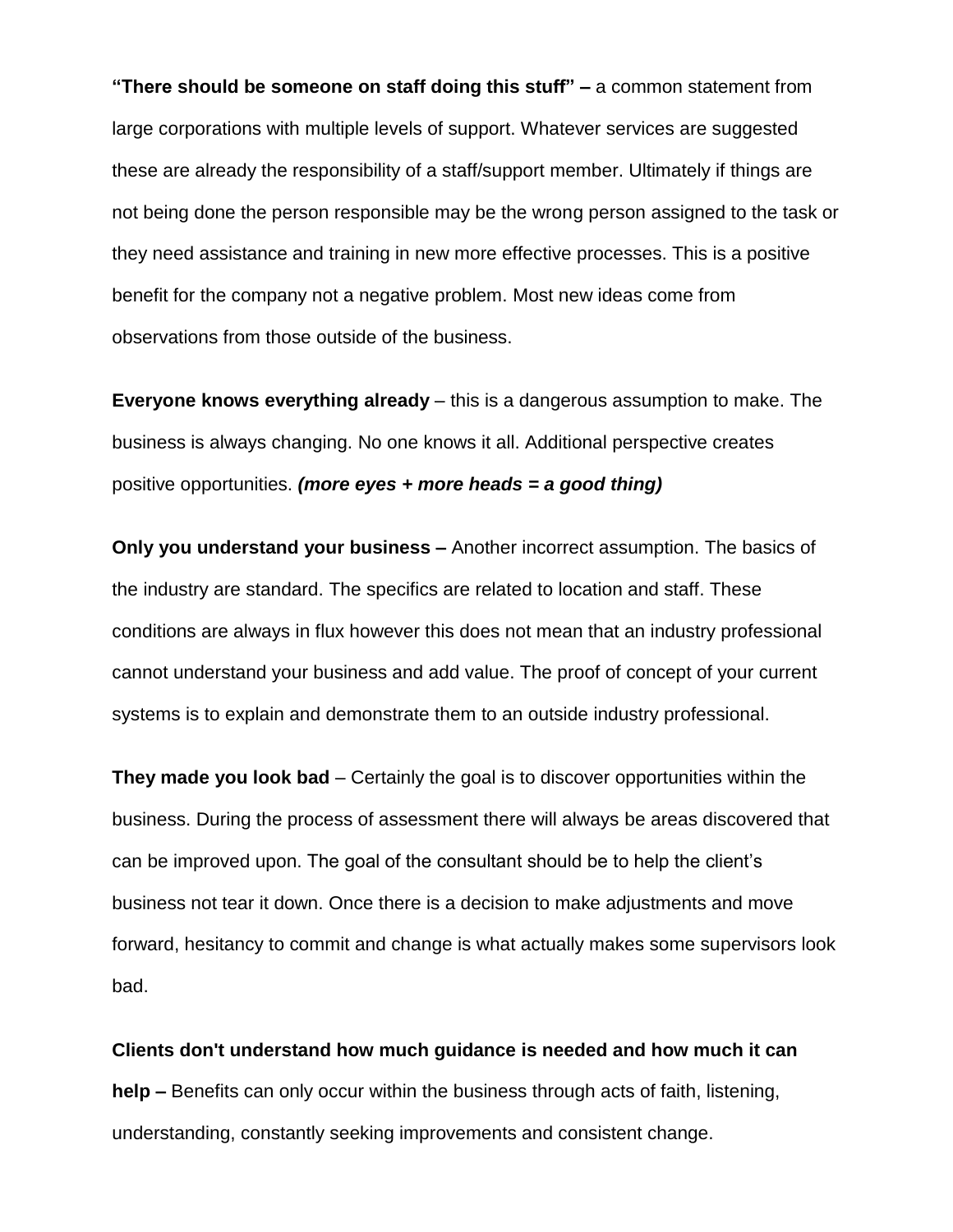#### **Next Steps**

Consider what areas within your operation create frustrations and produce results below what is expected and needed. Every owner and operator will have different opinions of which areas are the most important for improvement within your business.

Take a leap of faith. Reach out. Talk to consultants.

Most of us love to discuss ideas, what's new, cool and innovative.

Consultants are great sources for networking. We frequently hear of director level and C-level opportunities, often from recruiters that we know. They want the best candidates and many of us enjoy the act of "paying it forward". You may have friends in the business who are looking for positions or someday it might be you. I'll gladly pass on recommendations and opportunities once I know you. We all gain when we expand our network of professional contacts.

We love to solve problems. If I don't know the answers to your questions I typically know someone who does or have an idea of which direction to point you towards. Consultants succeed when you succeed.

Consider engaging a consulting specialist to assist in the forward progress of your business. It's what consultants do for a living. What would a few percentage points of increased profits mean to your business?

Reach out, connect; you have nothing to lose and everything to gain.

**The decision to engage a Restaurant Operations Consultant Should Be a Business Decision. Increase the odds of success in your favor with another resource outside of your business**